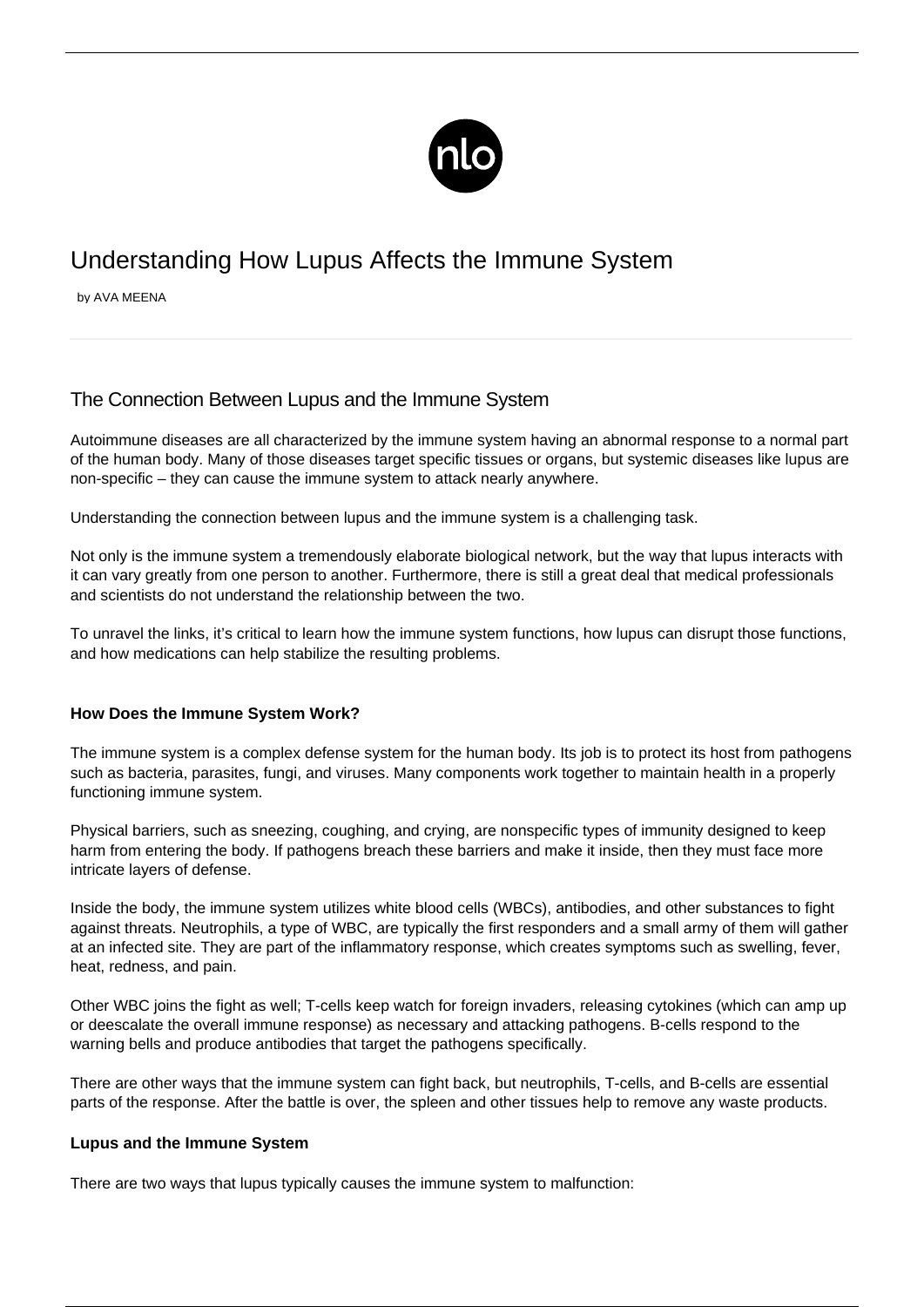- 1. It causes the immune system to become overactive.
- 2. It causes the immune system to attack normally functioning cells instead of focusing on harmful foreign ones.

An overactive immune system can lead to high levels of inflammation. While inflammation can be quite painful, the true danger of uncontrolled inflammation over time is tissue damage. Inflamed tissues will eventually become irreversibly scarred, which impairs function and can lead to organ damage and failure.

Self-destruction, which occurs when the immune system can no longer tell the difference between self (its host) and non-self (foreign substances), is another hallmark of lupus. However, there are so many ways that lupus can impact the cells, tissues, and organs of the immune system that it is difficult to keep track of them all – and new relationships are still being discovered.

### **How Does Lupus Affect the Immune System?**

Here are some of the specific immune system errors that have been observed in people with lupus:

- Neutrophils cause unusually high levels of inflammation.
- T-cells have impaired function, and there are less of them.
- There are less anti-inflammatory B-cells.
- There are more antibody producing B-cells, which has been correlated with higher disease activity.
- B-cells mature incorrectly and end up promoting inflammation.
- B-cells become overactive and create autoantibodies, which attack the body's cells. One common type of autoantibody found in people with lupus is the antinuclear antibody (ANA); it can attack the cell nucleus, where the genetic material is stored.
- There are more pro-inflammatory cytokines, which make the immune system response stronger and are also correlated with disease activity.
- Complement deficiency, which means that immune system waste products are not being effectively removed from the body, leads to an increase in autoantibody production and inflammation levels.

Each person with lupus may find their immune system changed in a slightly different way. This is part of the reason why lupus is so hard to diagnose and treat.

Lab tests can help pinpoint how lupus is affecting the immune system and reveal which part of the body it may be targeting. The next step is bringing the disease under control with medication(s) and possibly lifestyle changes.

# **Controlling the Immune System With Lupus**

It is imperative to keep the level of inflammation and the strength of the immune system response under control with lupus. There are several kinds of [medications](/keep-treatment-track/) that can help accomplish those goals.

#### **NSAIDs**

Nonsteroidal anti-inflammatory drugs are a relatively mild class of drugs that reduce pain, fever, and inflammation.

#### **Antimalarials**

Precisely how these drugs lower inflammation and immune system response in lupus is not well understood. It's possible that they decrease autoantibody production and/or inhibit certain inflammatory activation processes.

#### **Corticosteroids**

This class of steroid drugs (such as prednisone) reduces inflammation by suppressing the immune system. They can decrease the quantity of various immune system cells and render them at least partially incapable of doing their job.